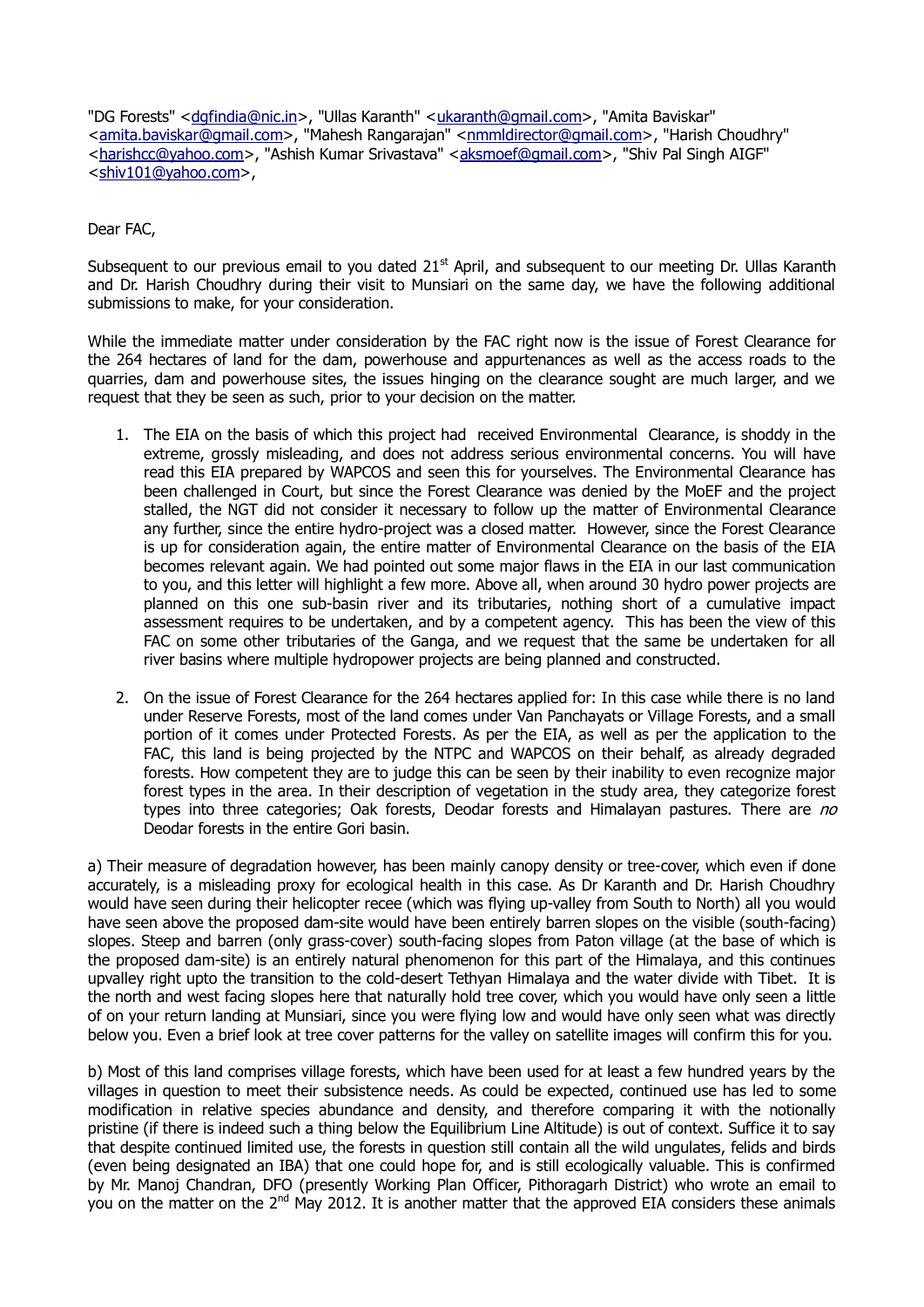in this area as 'stray wildlife'.

c) These lands for which Forest Clearance is being sought are mostly Van Panchayat Forests on which people are critically dependent for their survival. Concurrence has not been sought from these communities on the appropriation of their village commons, and neither are alternative areas being allotted. We attach a copy of a Circular by MoEF dated 30.7.2009, which requires that no forest land be diverted for non-forest purposes unless and until communities claims under the FRA (2006) have been settled, and unless there is a written consent from the Gram Sabha. This has not been done, and we would like to bring this to your notice.

d) Focussing on just the 264 hectares (only 2.64 sq km) bears the risk of missing the woods for the trees. It would be hard to find a more literal context. Even if it were supremely pristine, such a small area could be shown as 'replaceable', 'substitutable' and 'compensated for' by money as well as by compensatory tree planting and so on. As usual, for the 'larger common good'. We urge that what is being proposed on this land, and the environmental impact that it will have on the entire river and all life in and around it, as well as on dependent rural communities, be looked at instead, more closely.

Apart from this project having received Environmental Clearance on the basis of a misleading assessment report, this project has also succeeded in registering a 'successful' Public Hearing. This was actually done post-facto and behind closed doors with local contractor/politicians, despite huge public protest during the hearing. This Forest Clearance under consideration by you is the last, and seemingly minor, hurdle in the path of not just this one hydro project, but the 30 odd projects being planned on this river. It is therefore, most critical. On a river-stretch, where the average discharge in the monsoon is almost 100 cumecs, and the average discharge at minimum in winter is >15 cumecs, a minimum flow of only 2.5 cumecs is required to be maintained by this project through the year. It hardly bears saying that this one project itself will kill the river, let alone the myriad projects to follow.

WAPCOS is infamous for its cut-and-paste jobs on many EIAs. This EIA is clearly one too. Their fish-list is from entirely elsewhere. We have been conducting fish species listing as well as presence-absence surveys on the Gori for almost 10 years. No other published list matches the WAPCOS list either. We do not have access to other WAPCOS EIAs to point out how much is lifted, but they give themselves away in various places. If you look at page 42, Table 3.8, you will find the location of this proposed damsite not on the Gori, but on the on the Dhauliganga river in Garhwal , "located close to Joshimath-Malari Highway"! They obviously have not done their fish surveys on the Gori, or they would have known that even though the Gori is well stocked with fish lower down-stream, there are not fish near the Rupsiabagar dam-site. The water here is too cold here to hold even snow-trout. They however feign great concern for the imagined fish in this river-reach, and have set aside all of 13.5 million rupees to thinly stock snow-trout fingerlings 10 km upstream and downstream of the damsite in a river reach that is uninhabitable by them in the first place. In any case, just 5 km upstream of this dam, is another proposed dam, after which the river will anyway run dry for kilometers.

What is stunning however, is that after proposing work that will actually kill the river in every sense, NTPC is so concerned that local people ('labourers' and 'poachers' they call them) may 'indiscriminately' catch the fish stranded in the 'shallow pools' after the diversion of water, and even kill 'stray wildlife' that may venture near their premises, that this hydro-power company has provided a budget 4.25 million rupees to buy guns and ammunition, and hire people to wield them under what they call a 'Wildlife Conservation Plan'. You will find this in their EIA.

e) It seems to us that the Forest Clearance being sought as per their proposal, includes the approach road to the quarry site near Jimmighat village. As far as we know this Clearance is still pending. However, in addition to the road being built ostensibly to the border for 'national security' (this has been sublet by the Border Roads Organization to the RB Reddy company, and no surprises that the road also leads up to two hydropower sites being undertaken, until two weeks ago, by the GVK Reddy Company), they have also been building another road for the past two years, in a different direction, that actually leads down to the Jimmighat quarry site. The question here is whether partial Forest Clearance has been granted for the road to the quarry site? It has not, as far as we know, but even if so, as per the convention, the area 'cleared' is the area required by the road, plus 12 meters on either side. We had a look at the road building again on the 15<sup>th</sup> of May 2012, and we attach two photographs of the road-construction to Jimmighat for you to see. The debris does not cover just 12 meters, but hundreds of meters right down to the river. Apart from setting off new landslides in an already geologically unstable setting (this is just a few of many that they have already set off, ref Manoj Chandran's letter to you), how it is affecting the aquatic and riparian zone is plain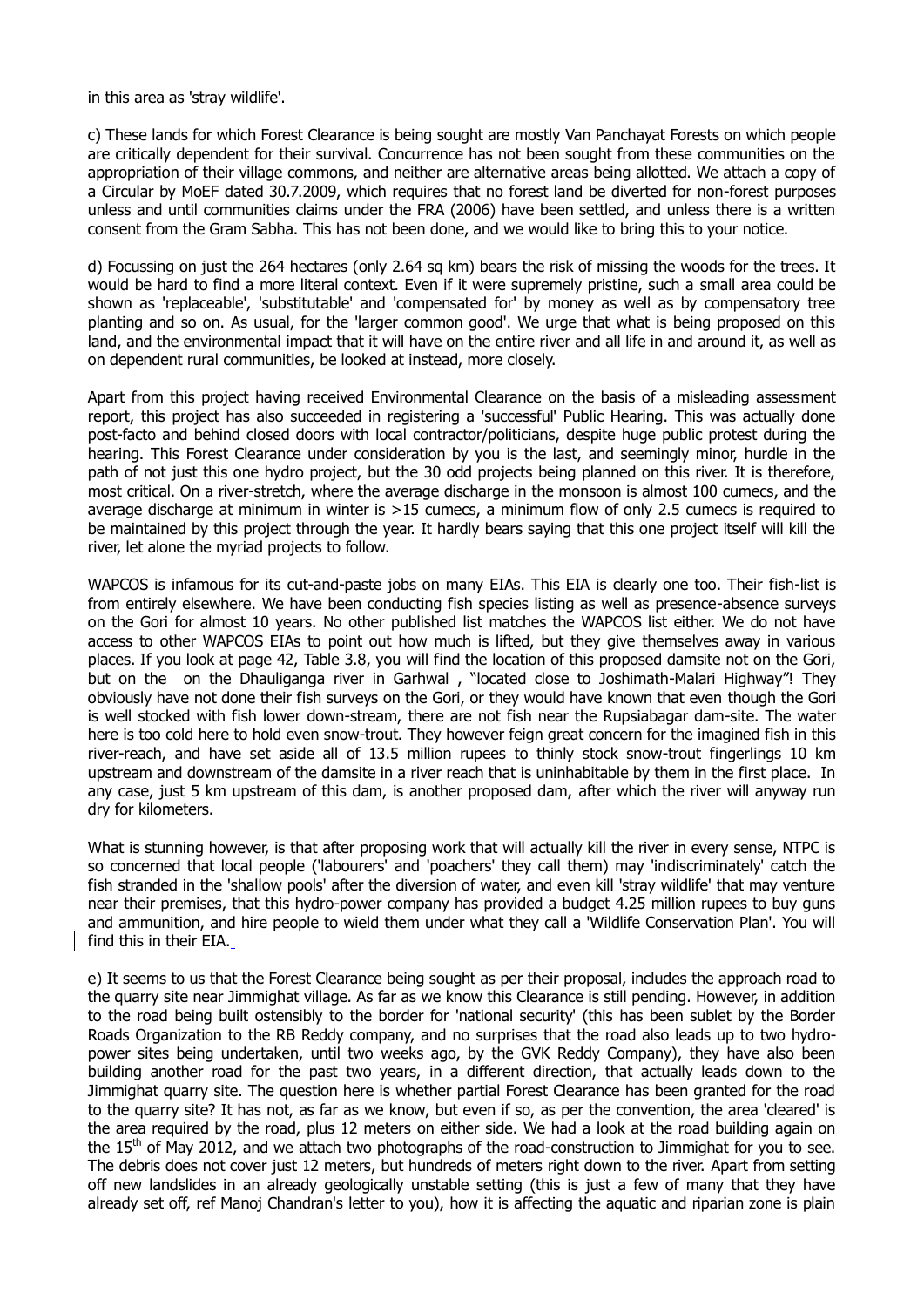to see. Has Forest Clearance been granted for this extent of work? Is it also a wonder why the NTPC did not take Dr. Karanth and Dr. Choudhry to this area during their visit here, but took them instead to the proposed powerhouse site much further down where work has not commenced?

3. Further, on the question of Forest Clearance, the EIA does not detail how much surface area of the river-bed is going to be mined for sand, gravel, cobble, boulders and bedrock. Only two sites have been mentioned; Jimmighat and Bhadeli. Gravel, cobbles and boulders are proposed to be quarried from here and crushed to meet the requirement of  $130,000$  m<sup>3</sup> of fine aggregate, 50,000 m<sup>3</sup> of coarse aggregate. They will also 'quarry'  $115,000$  m<sup>3</sup> of sand. They propose that 20% of this material will come from the Jimmighat quarry and 80% will come from the Bhadeli quarry. As far as sand is concerned, as of today, even at a liberal estimate, there is less than 10  $m<sup>3</sup>$  to be had from Jimmighat since that section of the river lies before the first reach where the gradient eases off and the river widens enough to allow deposition of substantial sand. It is really at Bhadeli, about 4 km downstream, where the Gori opens out onto the first floodplain that does accumulates sand. But even here, nowhere near the hundred thousand cubic meters of sand are available. Our estimate is that not more than 10% of this requirement could possibly be had from stripping all the sand-beds at Bhadeli. You have to see this to know. Clearly sand will need to be extensively stripped from the riverbed *all* along the river, to possibly meet this requirement. It may be relevant to note here that the present MLA is the longstanding contractor and supplier of sand from Bhadeli, and a big proponent of hydro projects on this river.

To our understanding, as per law, the river too constitutes 'forests' in the ecological and wilderness sense, as does say, a marine national park. More precisely, the domain of the Ministry of Environment and Forests. Is that not why everything from extraction of sand, cobbles and boulders from the riverbed, to licences for river-rafting, to fishing licenses need the permission of the Forest Department? If so, is Forest Clearance also being sought for the extraction of such massive quantities of 'building material' that is really habitat features for all aquatic life in the river? The EIA mentions only two quarry sites, where it would be impossible to get anywhere near all the required sand. The EIA does not take into consideration any of the ecological impacts of such transformation of the river-bed, other than a mention of the need to stabilize slopes around excavation sites. The question of where the other 8 large hydroprojects slated for the Gori main stem will get their sand from, is quite another question. Even so, the extraction of sand, gravel, cobbles and boulders required for so many projects will surely finish off the aquatic habitat of the entire river. All this apart from the fact that almost the entire lower 70% of the riverbed will run dry due to diversion of water. 2.5 cumecs is unlikely to even soak the sub-surface hyporrheic zone let alone allow above surface flows. We urge that these matters be considered material in the decision on Forest Clearance too.

- 4. The FAC is aware that apart from the 2.64 sq km of land that Forest Clearance is being sought by NTPC, all the villages and forest areas above and around the Head Race and Adit Tunnels are likely to be further destabilized and seriously impacted. Just the Head Race tunnel is 7.47 km long. The EIA downplays the impacts. These tunnels are to be blasted out of the bedrock of the mountain, by multiple and simultaneous explosion of tonnes of explosives. All this in a seismic Zone V area. Just the research tunnel near Paton village has already caused a huge landslide (details of which have been submitted earlier as well) and also dried up some of their spring sources (by fracturing the impermeable layer that yielded the spring at the surface in the first place). Such diversion dams and tunnels in other parts of the Himalaya have clearly demonstrated how they exacerbate the frequency and scale of landslides in areas close to such projects. However, the EIA has no mention of this. Under the subject of landslides in the area, the blame again is put squarely on the local people. Their pitch is that (and we quote) "Unscientific landuse pattern is the major cause of the present deteriorating situation for which appropriate landuse regulation measures need to be implemented. Social and economic upliftment, generating new local resource based small eco-friendly practices on steeper slopes, etc can be other measures which can be implemented to control landslide hazards." Their recommendations for the control of the situation are a) "informing and educating the public", and b) "acquiring and exchanging hazardous properties".
- 5. We mentioned in our previous note to the FAC that as per NTPC's dam-break analysis, in the event of a dam break, water will travel 18 kilometers before receding to its 'normal level'. They also state that there are no villages within these 18 kilometers, whereas there are actually 12 villages downstream in this reach of 18 km. Another look at the EIA however reveals that NTPC has set aside 4.25 million rupees for facilitating evacuation of villages in the event of a dam-break, by providing for wireless and vsat sets in villages, as well as sirens and what they call 'awareness